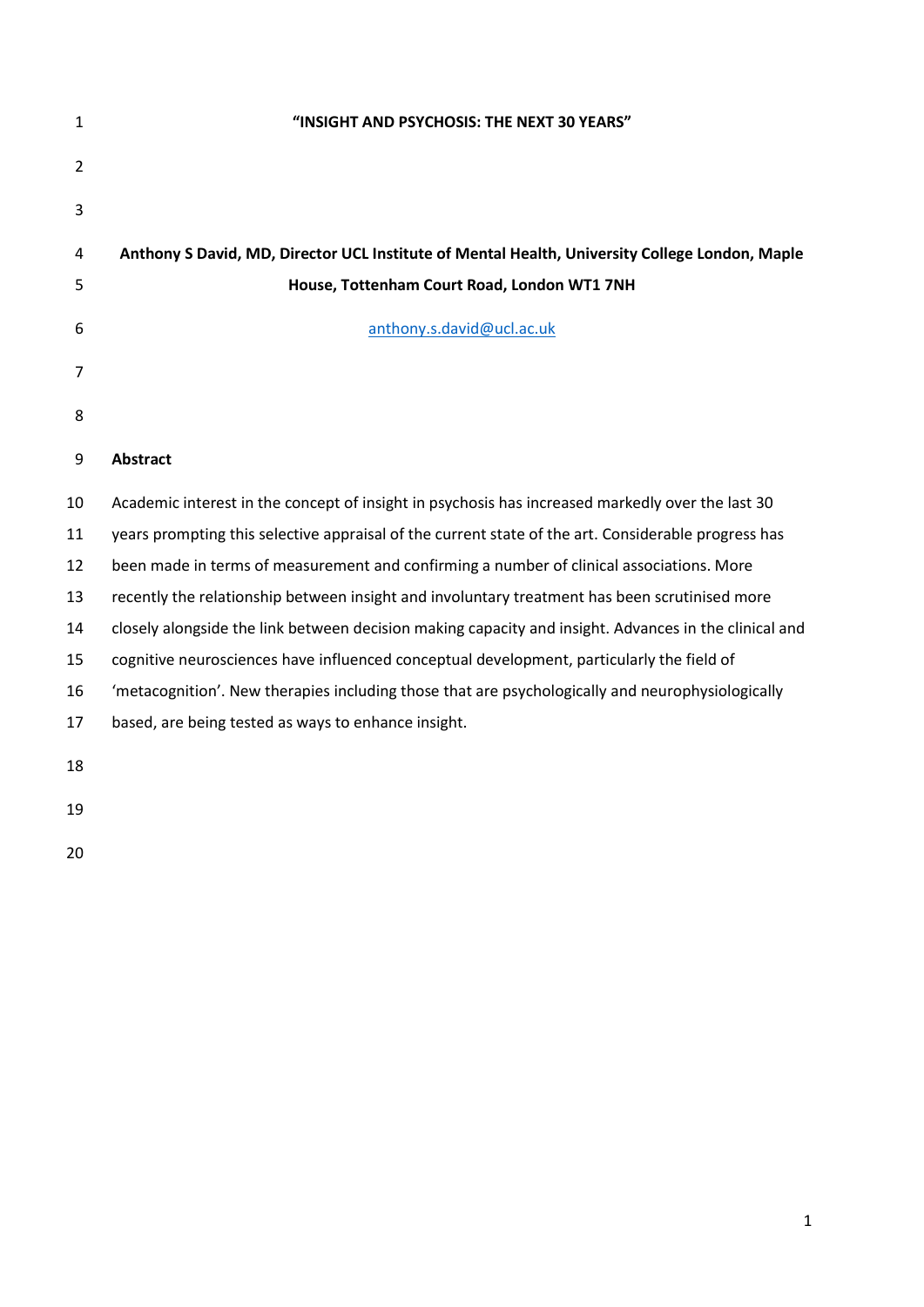22 The study of insight in relation to psychosis began in earnest 30 years ago.<sup>1</sup> An anonymous Lancet editorialist commented at the time that such study was "academically nourishing but clinically 24 sterile".<sup>2</sup> Now seems a good time to take stock and look forward to the next 30 years. To date there has been much useful conceptual analysis, the production and widespread use of reliable and valid rating instruments and a set of replicable clinical correlations to add to the psychiatric canon. These include correlations between insight and psychopathology, IQ (poorer insight, worse 28 psychopathology and lower IQ), and mood (lower mood, better insight).<sup>3</sup> Another obvious and clinically relevant relationship is that between insight and treatment adherence and hence outcome. There is a suggestion that good insight confers a more favourable prognosis over and above 31 adherence although this would be hard to establish through observational studies alone.<sup>4</sup>

## **Insight and capacity**

 The relation between insight and adherence, or rather poor insight and coercive treatment is, naturally, where critics of the insight concept converge. 'Insight' they say is mere agreeing with the doctor. A person's refusal to accept a doctor's considered diagnosis of say cancer would be deemed extraordinary yet in the case of schizophrenia this is not so. Illness categories in psychiatry remain contested and lacking objective criteria, and the psychiatrist's authority is not a given. But where a patient's self-appraisal as not being unwell or needing help is at odds with their peers (including those with lived experience of the condition) and family, might this not be regarded as a lack of insight even without the power imbalance dimension? There is a strong empirical as well as common 42 sense connection between insight and decision-making capacity,<sup>5</sup> which requires further ethical and practical scrutiny. However, recent qualitative work in medicolegal contexts such as mental health tribunals, finds that 'lack of insight' is often used as a proxy for lack of capacity but without 45 corresponding justification and may serve to undermine the individual's testimony.<sup>6</sup>

 The interface between insight and capacity to decide upon treatment is seen most vividly in the ability to a 'use and weigh' information, a key criterion for mental capacity used in the Mental Capacity Act (2005) definition. It is hard to see how the benefits and harms of a proposed treatment can be weighed in the balance if you don't believe you are ill in the first place. But rather than clinicians simply pronouncing that insight is lacking it would be more informative to trace the arguments the patient proffers (if any). For example, if he says he is the victim of a conspiracy to rob him of his freedom and force him to take mind-altering drugs for no reason whatsoever, then the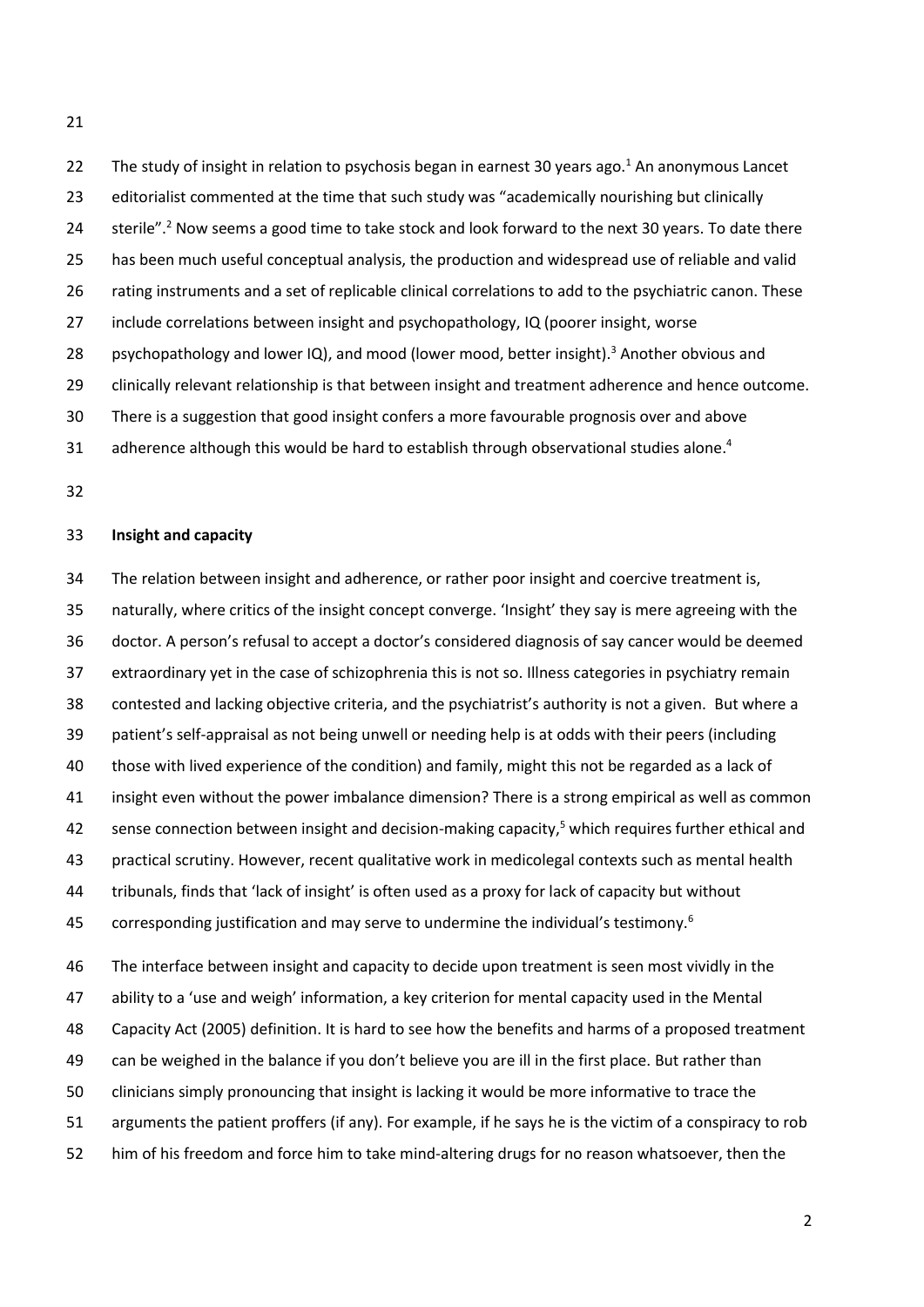benefits or otherwise of treatment are not being weighed in the balance. Alternatively, if the patient describes realistic plans of how she will survive outside of hospital and that she has previously done

so without medication, despite her clinician's argument that this has led to relapse, then the

statutory authority at least has the basis of a meaningful discussion which they would not have if

they had been told merely that the patient's insight is 'partial'.

 Multidisciplinary enquiry attempting to tackle these and related dilemmas is ongoing thanks to the Wellcome funded Mental Health and Justice programme (mhj.org.uk).

## **Metacognition**

 Metacognition is a relatively new area of psychology examining people's ability to reflect upon their own cognition and appears to be related to insight as used in psychiatry. At its most precise it is the degree of confidence a person has on a specific judgement – such as a perceptual decision (did the dots move left or right?) or a mnemonic task (is this word old or new?). The extent to which such confidence is merited is 'metacognitive efficiency.' This takes into account performance level and 67 seems to have a specific cerebral localisation.<sup>7,8</sup> But is this task-by-task metacognition – whose time course is measured in milliseconds to seconds – related to more day to day self-judgements (did I choose the right route home?) carried out over seconds or minutes? Or to questions like, did I choose the right career? The work of a lifetime perhaps - quite possibly. The cognitive neuroscience of metacognition is beginning to make important contributions to

72 psychopathology. $9,10$  Lack of metacognitive awareness – not reflecting on whether a decision is correct - on even abstract perceptual tasks may link with impulsivity. Low confidence in decisions globally ("I'm bound to be wrong whatever I decide") underpins much thinking in depression, while excessive metacognition can inhibit decision making as in obsessive compulsive disorder. The lack of ability to change one's mind in the light of new evidence is a core feature of delusions. Paradigms that build on advances in metacognitive research and make use of computational modelling also 78 promise much in this regard.<sup>11</sup> Models of decision making under conditions of uncertainty are being constructed and tested where personal values are incorporated along with such variables as the strength of current beliefs, contradictory information, and likely benefits of any decision (immediate versus delayed).

## **Insight and metacognition**

 For insight in psychiatry, the metacognitive challenge posed is to reflect on one's own mental and 84 interpersonal functioning. It involves an attempt to see one's thinking and behaviour 'objectively' as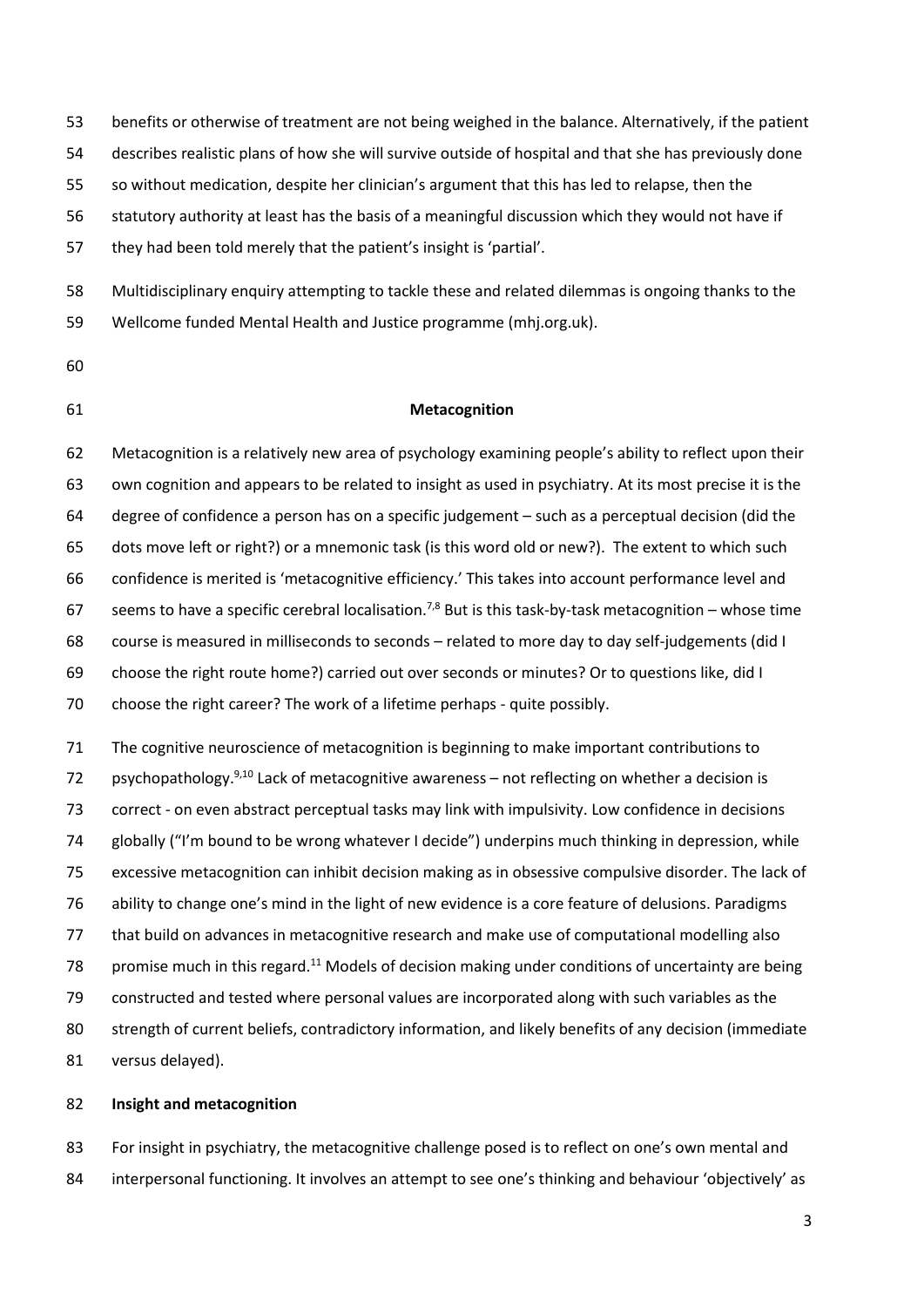if through another person's eyes and then comparing it to some representation of mental health. There is just one fundamental question asked in relation to clinical insight (after Aubrey Lewis): do I have an illness and is the Illness mental? It includes the moment-to-moment evaluation of mental activity (e.g., was someone speaking to me or was it my imagination?) as well as more enduring 'semantic' evaluations such as whether my beliefs are true and shared by others. Note that while that representation of mental health will be the amalgam of received opinion and experience, there is no judging doctor, as it were, in sight.

92 Cognitive insight is a new construct put forward by Beck<sup>12</sup> and refers to a cognitive style or propensity to question one's ideas, beliefs and behaviour. One advantage it affords research is that it enables insight to be studied in healthy individuals without confounders such as stigma and the effects of treatment, and thus linked to normal psychological processes – where there is no illness into which one might or might not have insight. An early area of interest is the relationship between 97 cognitive and clinical insight. Thanks to meta-analyses,<sup>13</sup> we can say that there is a surprisingly weak correlation between the two. However, cognitive insight may have some predictive validity clinically e.g., better cognitive insight leading to fewer symptoms after 1 and 4 years following a first episode 100 of psychosis.<sup>14</sup> We still do not know if poor cognitive insight in a vulnerable individual may be a risk factor for later psychosis *per se.* Or, whether in the event of them developing a psychosis would they have good or poor clinical insight?

 A relationship between and mood and clinical (and cognitive) insight is now well established. It 104 applies to most conditions in which it has been studied: the lower the mood the better the insight<sup>15</sup> 105 as noted above. Such is the closeness of the association that it is reasonable to suggest that they are two sides of the same coin and spring from the human condition. The notion is that removal of rose- tinted spectacles reveals the world as it truly is: depressive realism. While this links neatly with metacognition and confidence, it runs counter to received clinical folk lore that the gaining of insight, particularly after a psychotic episode, induces depression and at worst, may even lead to 110 suicide. Empirical justification for unidirectional causality is lacking<sup>16</sup> perhaps because of the messy complicating factors that often precede suicide in people with psychosis in the real world: longstanding depression, rejection of treatment and disengagement with social and professional support. These factors attest more to *loss* of insight than its gain, notwithstanding the pain attached to the latter. Nevertheless, any psychotherapeutic attempt to restore insight (see below) should be in the form of acknowledging difficulties as a first step in gaining mastery over them; encouraging openness to taking up an effective treatment for those symptoms that cause distress at least as a 117 start, and not at all the forced acceptance of some abstract illness model.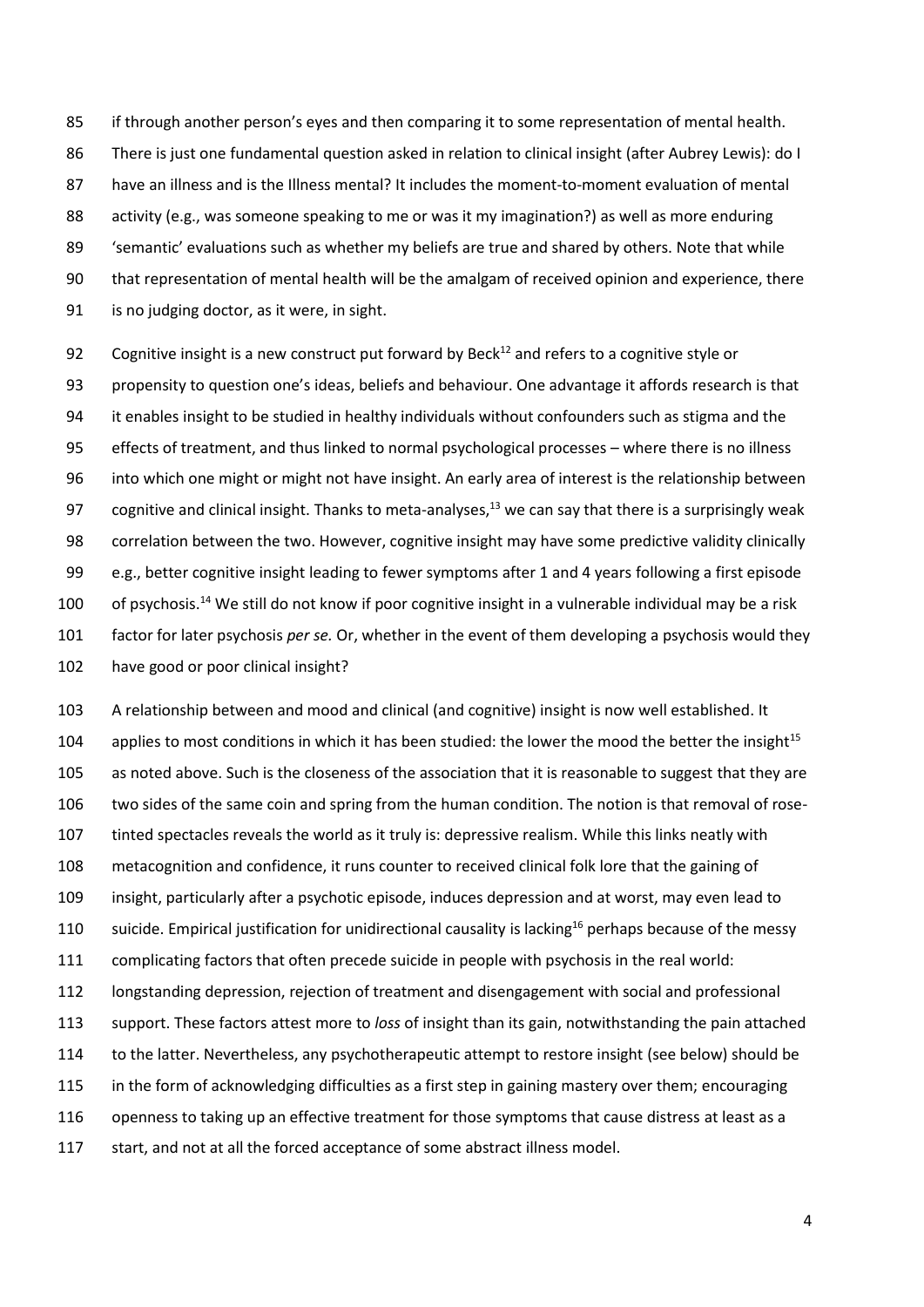#### **Treatment**

## **Metacognitive therapies**

 Talking therapies designed to improve metacognition (Metacognitive Therapy and Metacognitive Training) across a range of mental disorders have been developed and tested in small clinical trials. A 123 systematic review<sup>17</sup> found 19 controlled studies in schizophrenia of which 15 were randomised. The results approached significance when compared with standard or other psychological treatments with a pooled standard mean difference in positive symptoms scores estimated to be -0.31 (95% confidence intervals: -0.50 - -0.12). Two small but intensive trials of Metacognitive Reflection and Insight Therapy (MERIT) versus treatment as usual to improve insight and self-reflection in first-128 episode psychosis<sup>18</sup> and schizophrenia<sup>19</sup> showed encouraging though modest benefits. A larger (n=121) recent multi-centre group-based psychosocial intervention ('REFLEX') with an active control condition showed improvements in insight in both conditions, marginally greater in the main 131 treatment arm.<sup>20</sup> To some extent the success of all these therapies depends on the closeness of the link between metacognition and insight which, as discussed is itself a topic of ongoing enquiry.

## **Medication**

 Given that worse psychopathology goes with worse insight, any effective treatment should improve 135 insight. However there are both state and trait elements to insight.<sup>21</sup> A systematic review found 136 rather sporadic evidence that there were insight-enhancing therapies.<sup>22</sup> A large open randomized controlled trial: the European First-Episode Schizophrenia Trial (EUFEST) compared haloperidol, amisulpride, olanzapine, quetiapine, and ziprasidone on insight in first-episode schizophrenia and related disorders. There was a highly significant 56% improvement on the insight and judgement item from the Positive and Negative Symptoms of Schizophrenia Scale at 12 months, in line with the level of symptomatic improvement across the board. All the antipsychotic drugs were similar except 142 for quetiapine, which tended to lag behind the others.<sup>23</sup>

- 
- 

#### **Neuroscience**

145 Some early, exploratory applications of neuroscientific methods to study insight showed changes within groups of patients with schizophrenia in the direction of more brain volume loss in those 147 rated as having lower insight scores, but these may have been in part the result of confounders to do 148 with general illness severity. More refined imaging techniques (eg examining cortical thickness<sup>24</sup>)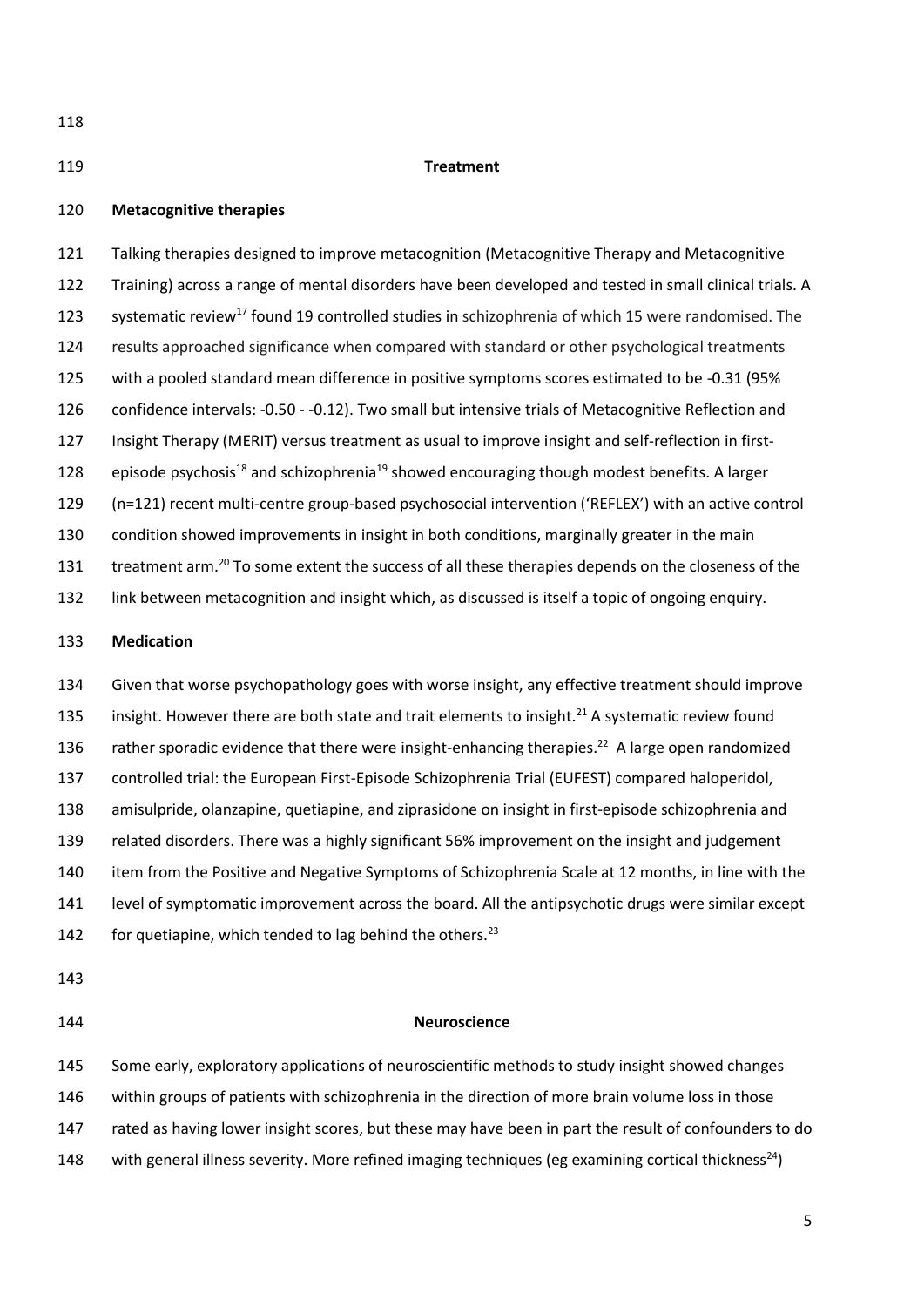have not come up with a consistent candidate for an 'insight centre' in the brain and nor are they likely to, given the complexity and likely distributed nature of the construct. More hypothesis driven work for example that insight deficits might be linked to the right cerebral hemisphere analogous to 152 anosognosia continues (see<sup>25</sup> for review). New technologies have revealed subtle white matter and 153 connectivity problems.<sup>26,27</sup> However, given the fluctuating nature of insight the promise of functional imaging to shed light on the process has always been greater than structural. More so since a normative functional system underlying self-appraisal and involving a cortical midline network has 156 been established.<sup>28</sup> This system may be operating sub-optimally<sup>29-31</sup> in patients with psychosis and this could relate to illness appraisal. Similarly, the default mode network (involving an overlapping area of medial frontal structures activated during internally directed thinking) is a region of interest 159 to insight researchers.<sup>32</sup>

 Given the effectiveness of dopamine blocking drugs to improve psychotic symptoms and insight noted above, it is natural to explore the relationship between D2 receptor blockade and changes in insight. This was studied in 16 schizophrenia patients indirectly using a pharmacological estimation 163 of dopamine blockade based on plasma level concentrations.<sup>33</sup> An association was found at baseline but not after gradual medication dose reduction perhaps because it was swamped by other illness- related measures. So far, neurochemical imaging techniques have yet to be deployed systematically to study insight.

 A genetic contribution has also be explored by analysing insight in participants in the US Clinical Antipsychotics Trials of Intervention Effectiveness (CATIE) trial. Using the psychosis risk score (PRS) derived from genome wide association studies carried out by the Psychiatric Genomics Consortium, the authors found that patients with the highest PRS had 5.9 times increased risk for poor insight compared to patients with the lowest scores although this only explained 3.2% of the variance in 172 poor insight.

#### **Neuromodulation**

 An emerging area of therapeutic research is neuromodulation. Transcranial direct current stimulation (tDCS) is a simple, safe and non-invasive method for selectively modulating cortical excitability. Of interest, anodal tDCS over the dorso-lateral prefrontal cortex has been reported to 177 significantly increase conscious awareness of errors on attention tasks in the elderly.<sup>35</sup> Crucially, a 178 pilot study showed that tDCS to same region increased insight in patients with schizophrenia<sup>36</sup> although unfortunately the study did not utilize a sham control condition.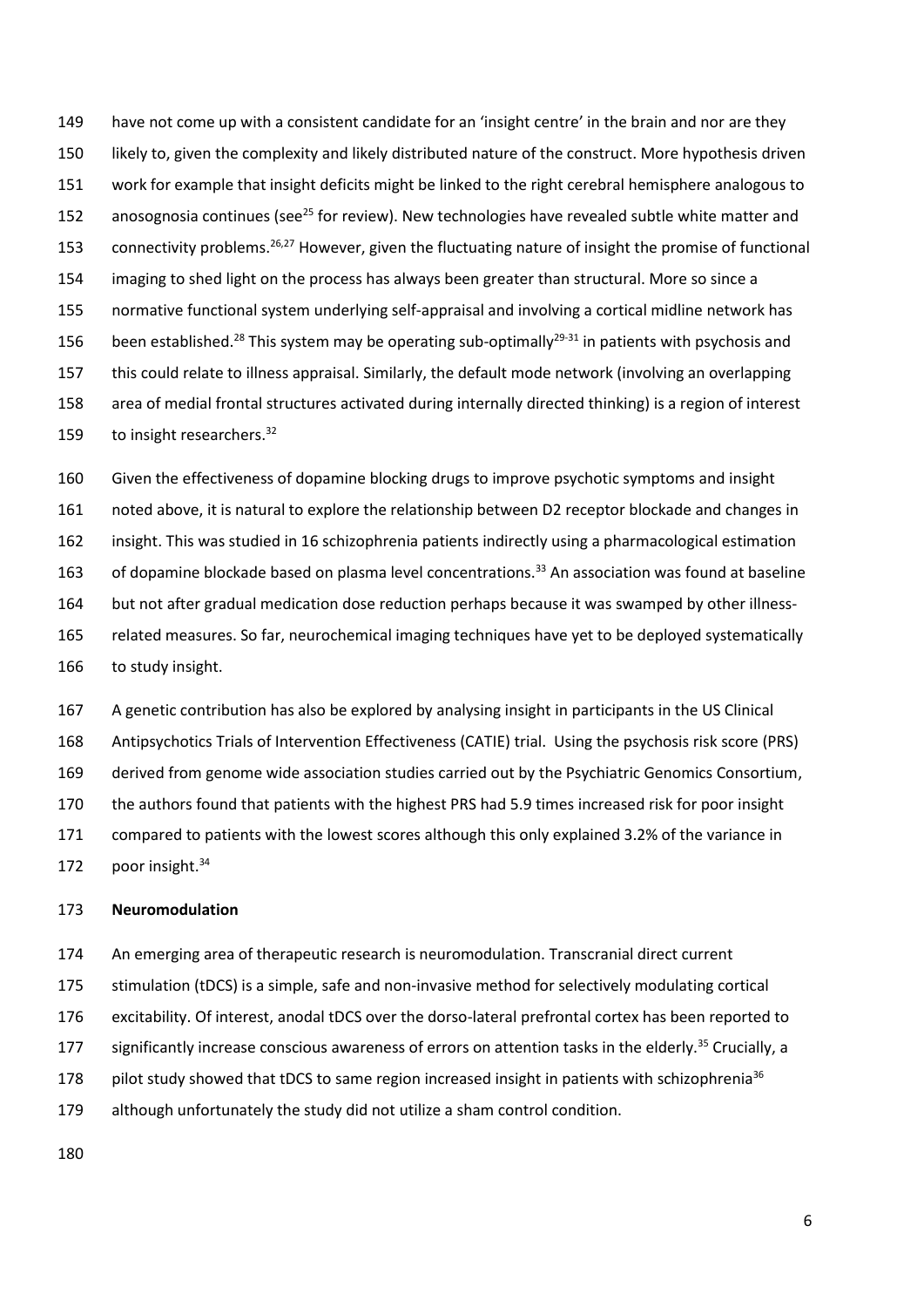- In conclusion, the study of insight has proved to be both academically simulating and clinically
- fertile. As a biopsychosocial construct *par excellence,* the topic has the capacity to bring in new
- concepts and knowledge from across the spectrum of research relevant to mental disorders. I am
- personally looking forward to what new insights the next 30 years will bring.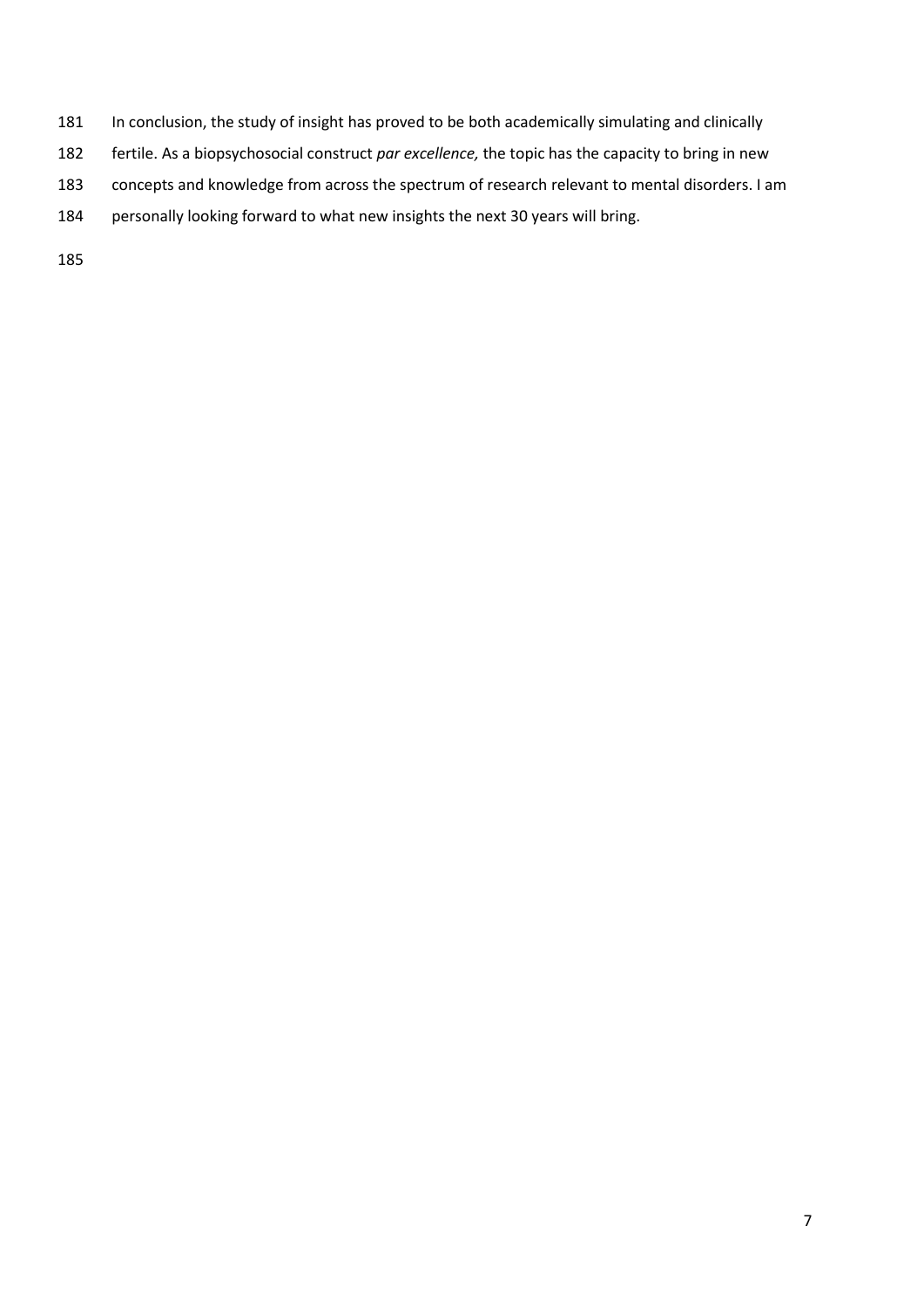# **Acknowledgments**

| 187 | I would like to thank many collaborators including Kevin Ariyo, Steve Fleming, Javier Lopez-Morinigo, |  |  |  |
|-----|-------------------------------------------------------------------------------------------------------|--|--|--|
|-----|-------------------------------------------------------------------------------------------------------|--|--|--|

Wayne Martin, Andy McWilliams, Jen O'Connor, Gareth Owen, and Elisa van der Plas.

- 
- 
- 
-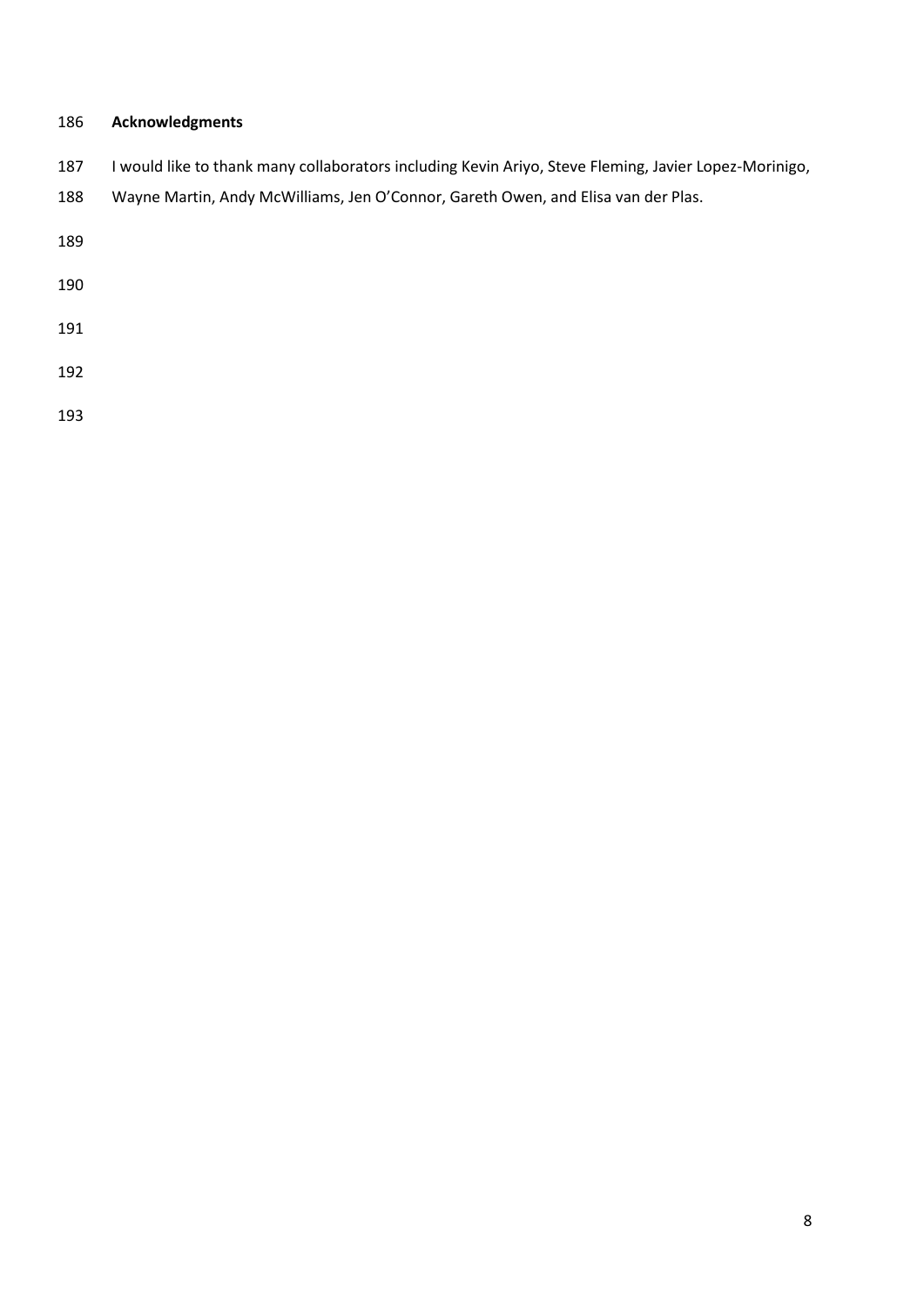#### **References**

- 1. David AS. Insight and psychosis. Br J Psychiatry 1990; 156: 798-808.
- 2. Anonymous. Real insight (editorial). Lancet 1990; 336: 408
- 3. Amador XF, David AS. (Eds). Insight and psychosis: awareness of illness in schizophrenia and related disorders. 2nd edn. Oxford: Oxford University Press, 2004.
- 4. Lincoln TM, Lüllmann E, Rief W. Correlates and long-term consequences of poor insight in patients with schizophrenia. a systematic review. Schizophrenia Bull 2007; 33: 1324–1342
- 201 5. Owen GS, Richardson G, David AS, Szmukler G, Hayward P, Hotopf M. Mental capacity, diagnosis, and insight in psychiatric inpatients: a cross sectional study. Psychological Medicine 2009; 39: 1389-98.
- 6. Diesfeld K. Insight: Unpacking the Concept in Mental Health Law. Psychiatry Psychol and Law 2004, 10:1, 63-70.
- 7. Fleming S.M, Weil R.S, Nagy Z et al. Relating introspective accuracy to individual differences in brain structure. Science 2010; 329: 1541-1543.
- 8. Fleming SM, Ryu J, Golfinos JG, Blackmon KE. Domain-specific impairment in metacognitive accuracy following anterior prefrontal lesions. Brain 2104, 137:2811-2822.
- 210 9. Rouault M, Seowa T, Gillan CM, Fleming SM. Psychiatric Symptom Dimensions Are Associated With Dissociable Shifts in Metacognition but Not Task Performance. Biological Psychiatry 2018; 84: 443 – 451
- 213 10. David AS, Bedford N, Wiffen B, Gilleen J. Failures of metacognition and lack of insight in
- neuropsychiatric disorders. Phil Trans R Soc B 2012; 267:1379-90.
- 11. van der Plas E, David AS, Fleming SM. Advice-taking as a bridge between decision neuroscience and mental capacity. Int J Law and Psychiat (under review),
- 12. Beck AT, Baruch E, Balter JM, Steer RA, Warman DM. A new instrument for measuring insight: the Beck Cognitive Insight Scale. Schizophr Res 2004; 68: 319-329.
- 219 13. Van Camp LSC, Sabbe BGC, Oldenburg JFE. Cognitive insight: A systematic review. Clin Psychol Rev 2017; 55: 12-24.
- 14. O'Connor JA, Ellett L, Ajnakina O, Schoeler T, Kollliakou A, Trotta A, Wiffen BD, Falcone AM, Di
- Forti M, Murray RM, Bhattacharyya S, David AS. Can cognitive insight predict symptom remission in a first episode psychosis cohort? BMC Psychiatry 2017; 17: 54.
- 15. Murri MB, Respino M, Innamorati M, Cervetti A, Calcagno P, Pompili M, Lamis DA, Ghio L, Amore
- M. Is good insight associated with depression among patients with schizophrenia? Systematic
- review and meta-analysis, Schizophr Res 2015; 162: 234-47.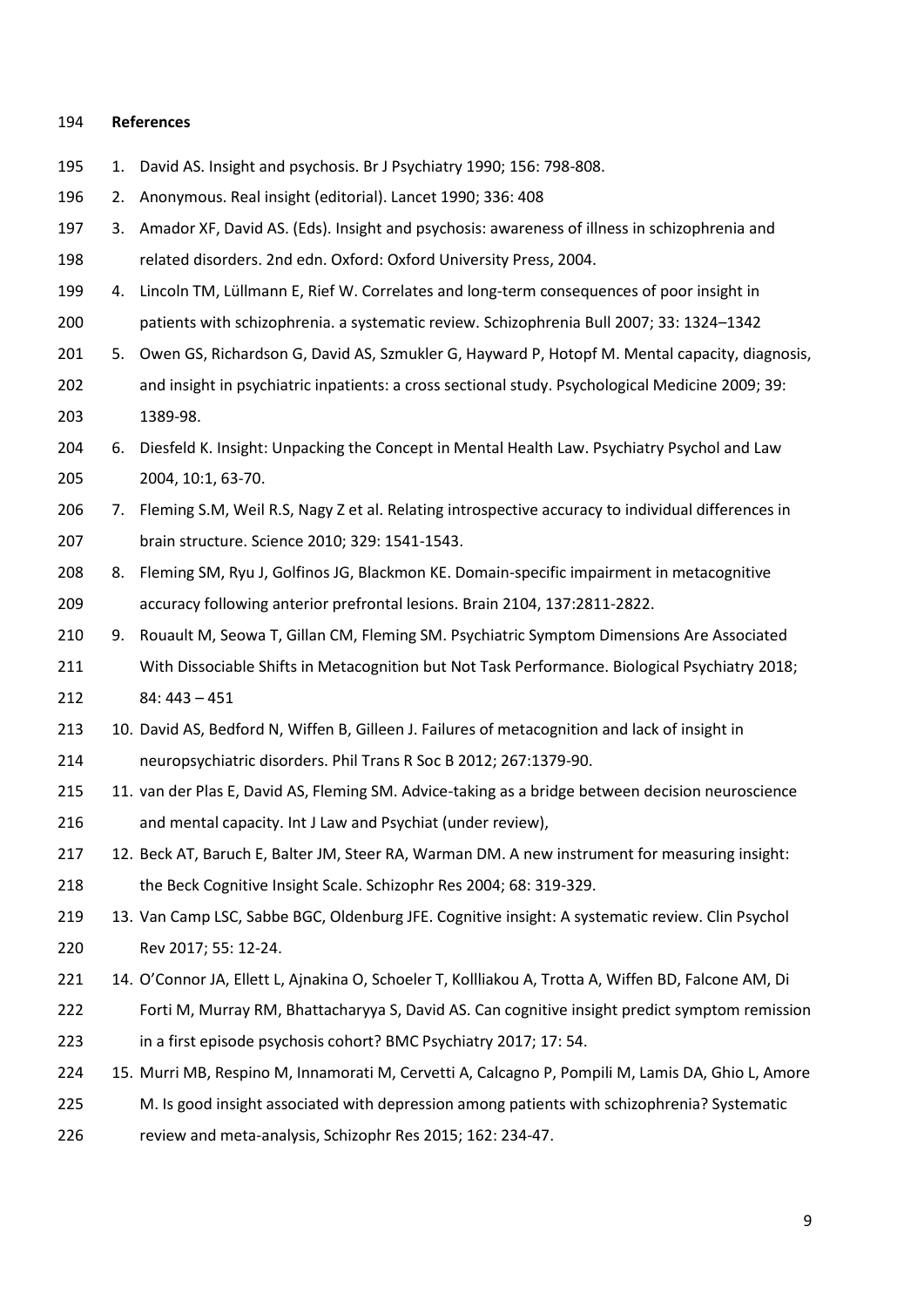16. Lopez-Morinigo JD, Di Forti M, Ajnakina O. Insight and risk of suicidal behaviour in two first-episode psychosis cohorts: Effects of previous suicide attempts and depression. Schizophr Res

2019; 204: 80-89.

- 17. Philipp R, Kriston L, Lanio J, Kühne F, Härter M, Moritz S, Meistert R. Effectiveness of
- 231 metacognitive interventions for mental disorders in adults—A systematic review and meta-
- analysis (METACOG). Clin Psychol Psychother 2019; 26: 227– 240.
- https://doi.org/10.1002/cpp.2345
- 18. Vohs JL, Leonhardt BL, James AV, Francis MM, Breier A, Mehdiyoun N, Visco AC, Lysaker PH.
- Metacognitive Reflection and Insight Therapy for Early Psychosis: A preliminary study of a novel integrative psychotherapy. Schizophr Res 2018; 195: 428-433.
- 19. De Jong S, van Donkersgoed R, Timmerman M, Aan het Rot M, Wunderink L, Arends J,
- Pijnenborg G. Metacognitive reflection and insight therapy (MERIT) for patients with
- schizophrenia. Psychological Medicine 2019; 49: 303-313
- 20. Pijnenborg GHM, Vos AE, Timmerman ME, van der Gaag M, Sportel BE, Arends J, Koopmans EM,
- van der Meer L, Aleman A. Social cognitive group treatment for impaired insight in psychosis: A
- multicenter randomized controlled trial. Schizophr Res 2019; 206: 362-369.
- 21. Wiffen, BDR, Rabinowitz J, Lex A, David AS. Correlates, change and 'state or trait' properties of insight in schizophrenia. Schizophrenia Research 2010; 122: 94–103.
- 22. Pijnenborg GHM, van Donkersgoed RJM, David AS, Aleman A. Changes in insight during treatment for psychotic disorders: A meta-analysis. Schizophr Res 2013; 144: 109-117.
- 23. Pijnenborg GH, Timmerman ME, Derks EM, Fleischhacker WW, Kahn RS, Aleman A. Different
- effects of antipsychotic drugs on insight in patients with first episode of schizophrenia. Data
- from Data from the European First-Episode Schizophrenia Trial (EUFEST). European
- Neuropsychopharmacol 2015; 25: 808-816.
- 24. Béland S, Makowski C, Konsztowicz S, Buchy L, Chakravarty MM, Lepage M. Clarifying
- associations between cortical thickness, subcortical structures, and a comprehensive assessment of clinical insight in enduring schizophrenia, Schizophr Res 2019; 204: 245-252.
- 25. Morgan KD, Dazzan P, Morgan C, Lappin J, Hutchinson G, Sucking J, Fearon P, Jones PB, Leff J,
- Murray RM, David AS. Insight, grey matter and cognitive function in first-onset psychosis. Br J Psychiatry 2010; 197: 141-148.
- 26. Asmal L, du Plessis S, Vink M, Fouche J-P, Chiliza B, Emsley R. Insight and white matter fractional anisotropy in first-episode schizophrenia. Schizophrenia Research 2017; 183: 88-94.